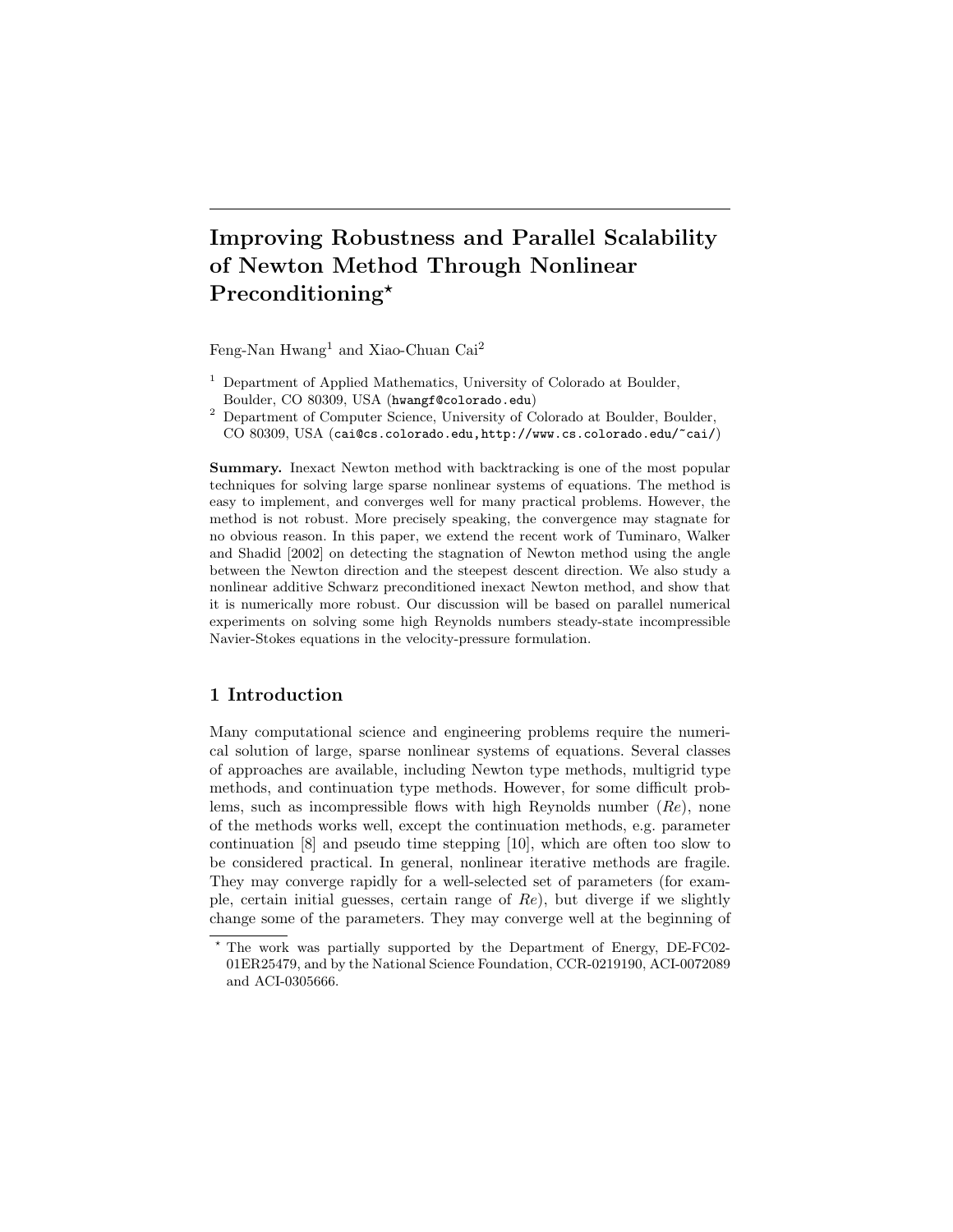the iterations, then suddenly stall for no apparent reason. In this paper we develop some techniques for detecting the bad behavior of Newton method, and focus on a class of nonlinear preconditioning methods that make Newton more robust; i.e., not too sensitive to some of the unfriendly parameters such as large Re. The preconditioner is constructed using the nonlinear additive Schwarz method, which not only increases the robustness of Newton, but also maintains the parallel scalability of the algorithm.

### 2 A brief review of inexact Newton method

Solving a nonlinear system of equations,

$$
F(x) = 0,\t\t(1)
$$

using inexact Newton with backtracking (INB) [6] can be described briefly as

$$
x^{(k+1)} = x^{(k)} - \lambda^{(k)} s^{(k)},
$$

where  $\lambda^{(k)}$  is the step length computed using a linesearch technique, and  $s^{(k)}$ is a good search direction if a non-zero  $\lambda^{(k)}$  can be found.  $s^{(k)}$  is computed, often from a linearly preconditioned Jacobian equation

$$
M_k^{-1}Js^{(k)} = M_k^{-1}F(x^{(k)}),
$$

where J is a Jacobian of F and  $M_k^{-1}$  is a linear preconditioner. It has been known for a long time that, even with global strategies, INB often stagnates for many problems. A recent study [15] shows that this is likely because the angle between the Newton direction and the steepest descent direction is too close to  $\pi/2$ . In this case, the Newton direction becomes only a weak descent direction. As a result, only extremely small steps can be accepted by linesearch. More precisely, let  $\theta$  be the angle between  $s^{(k)}$  and the negative gradient direction of ||F|| at  $x^{(k)}$ . Then, according to [15], in the worst case,

$$
\frac{1}{\kappa(J)} \le \cos(\theta) \le \frac{2}{\kappa(J)},\tag{2}
$$

where  $\kappa(J)$  is the condition number of J. This means that the Newton direction can be nearly orthogonal to the gradient of  $||F||$  when  $\kappa(J)$  is large. In the incompressible Navier-Stokes equations,  $\kappa(J)$  becomes very large when Re is high or when the mesh size is fine. Estimate (2) also suggests that sometimes solving the Jacobian system too accurately is not a good idea, even without considering the issue of computational cost. It might be better to stop the Jacobian iteration earlier. The following stopping conditions were suggested in [6],

$$
||F(x^{(k)}) - Js^{(k)}||_2 \le \eta_k ||F(x^{(k)})||_2
$$

<sup>2</sup> Feng-Nan Hwang and Xiao-Chuan Cai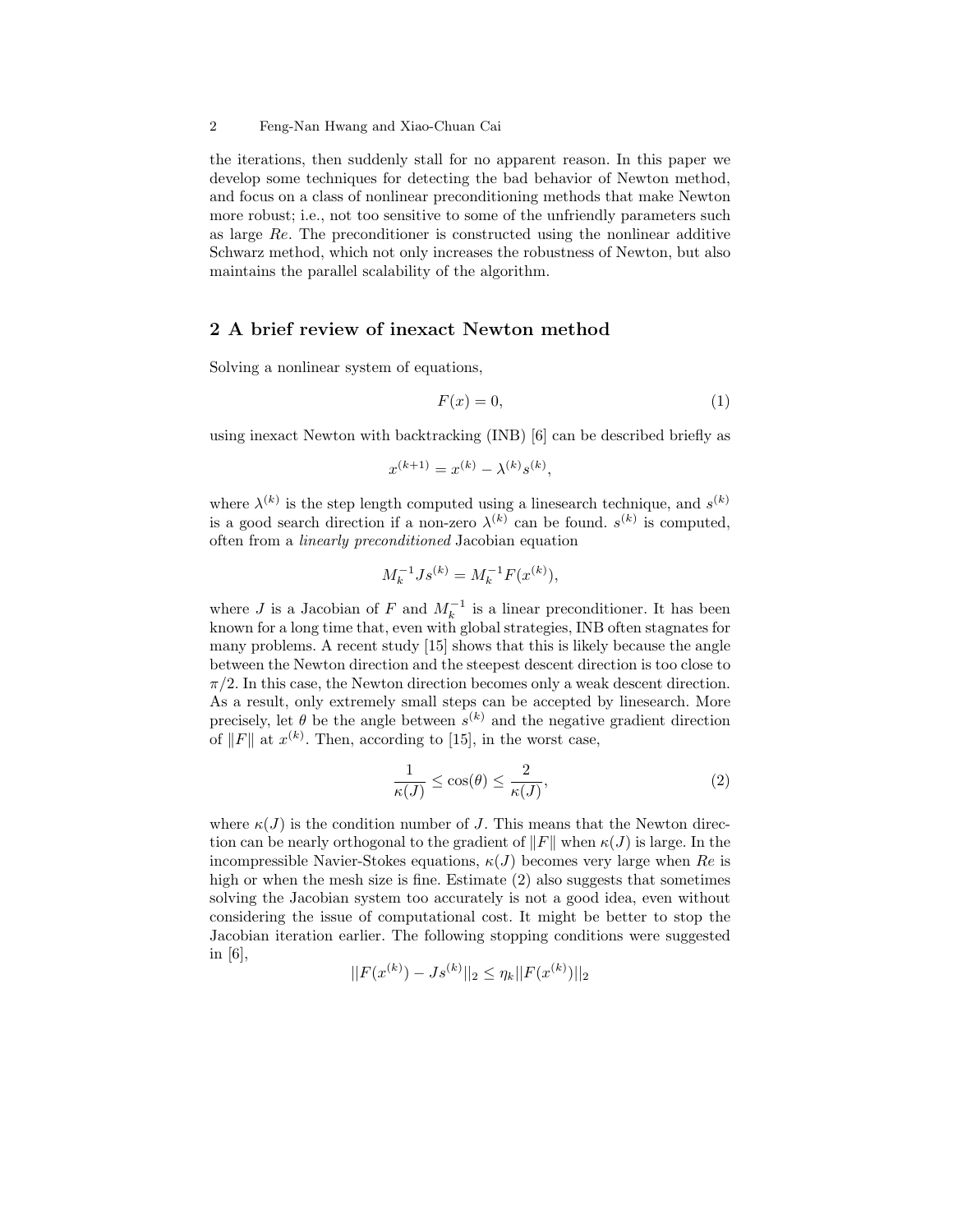- Choice 0:  $\eta_k$  is a constant (not too small)
- Choice 1:

$$
\eta_k = \frac{\left| ||F(x^{(k)})||_2 - ||F(x^{(k-1)}) - Js^{(k-1)}||_2 \right|}{||F(x^{(k-1)})||_2}
$$

Choice 2:

$$
\eta_k = \gamma \left( \frac{||F(x^{(k)})||_2}{||F(x^{(k-1)})||_2} \right)^{\alpha}, \gamma \in [0, 1], \alpha \in (1, 2].
$$

INB with these forcing terms is more robust, but is still not enough to solve the Navier-Stokes equations for a large range of Re because the parameters in the "choices" are too problem-dependent [14]. A closer look at (2) and its proof in [15] shows that the linear preconditioner  $M_k^{-1}$  does not appear in the estimate (2), which means that even though the linear preconditioning may speed up the solution algorithm for the Jacobian system, it does not help improve the quality of the search direction. Therefore, to enhance the robustness of Newton method by finding a better search direction we believe that the preconditioner has to be nonlinear. An alternative approach to improve the quality of the search direction is based on the affine invariant Newton methods [5] using the natural monotonicity test for highly nonlinear systems.

## 3 Nonlinear additive Schwarz preconditioning

This section describes a nonlinearly preconditioned inexact Newton algorithm (ASPIN) [3, 9]. Suppose that  $F(x) = 0$  is a nonlinear system of equations arising from a finite element discretization. The finite element mesh on  $\Omega$ is partitioned into non-overlapping subdomains  $\Omega_i$ ,  $i = 1, ..., N$ , then, each subdomain is extended into a larger overlapping subdomain  $\Omega_i'$ . Let  $R_i$  be a restriction operator on  $\Omega_i'$ , we define the subdomain nonlinear function

$$
F_i = R_i F.
$$

For any given  $x \in R^n$ ,  $T_i(x)$  is defined as the solution of the subspace nonlinear systems,

$$
F_i(x - R_i^T T_i(x)) = 0, \text{ for } = 1, ..., N.
$$
 (3)

Using the subdomain functions, we introduce a new global nonlinear system

$$
\mathcal{F}(x) = \sum_{i=1}^{N} R_i^T T_i(x) = 0,
$$
\n(4)

which we refer to as the nonlinear additive Schwarz preconditioned system. Then, ASPIN algorithm is defined as: find a solution of (1) by solving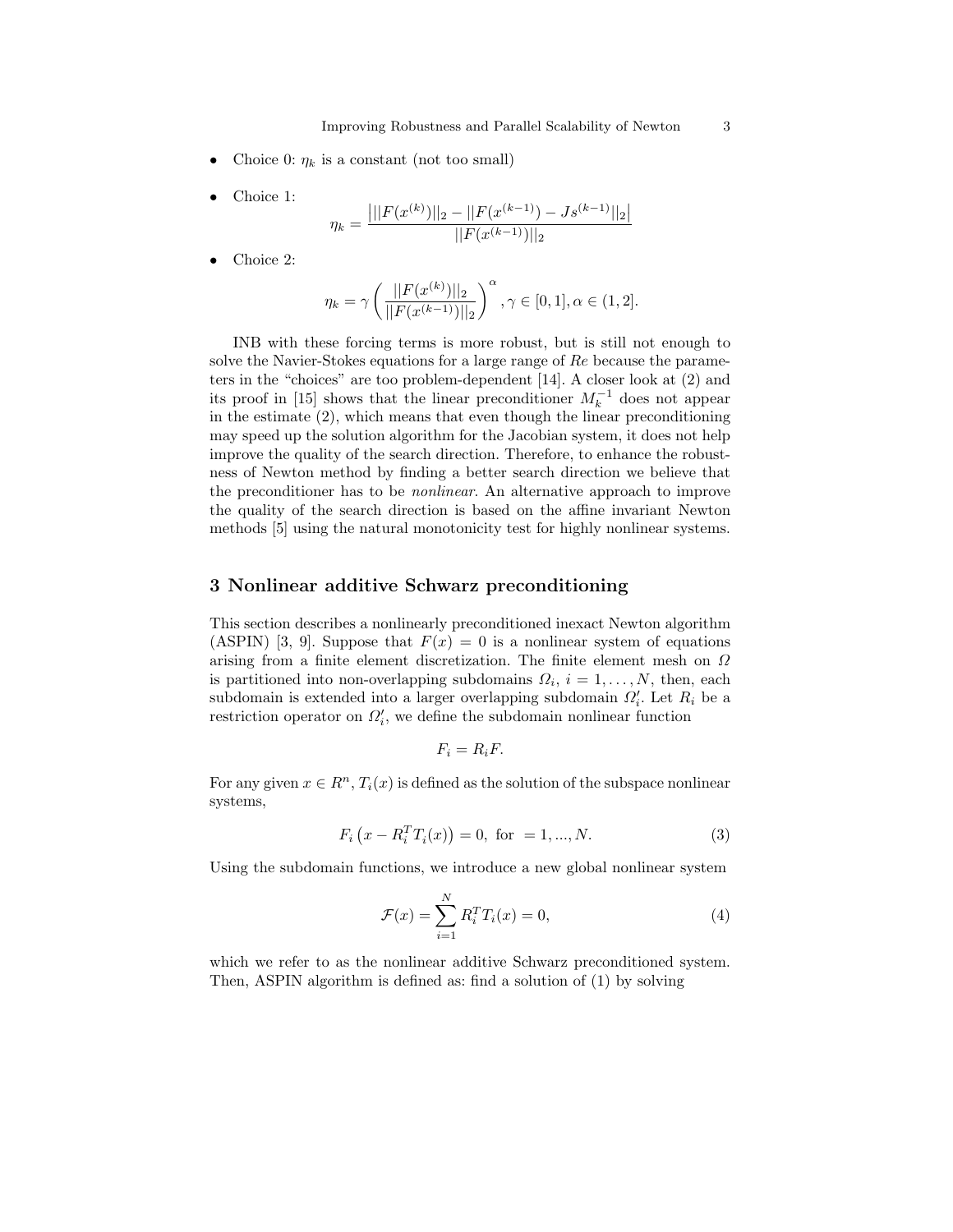4 Feng-Nan Hwang and Xiao-Chuan Cai

$$
\mathcal{F}(x)=0,
$$

with INB, starting with an initial guess  $x^{(0)}$ . As shown in [3, 9], an approximation of the Jacobian of  $\mathcal F$  takes the form  $\sum_{i=1}^{N} J_i^{-1} J$ . Through nonlinear preconditioning, we have:

• an improved angle estimate

$$
\frac{1}{\kappa(\sum_{i=1}^N J_i^{-1}J)} \leq \cos(\theta) \leq \frac{2}{\kappa(\sum_{i=1}^N J_i^{-1}J)}; \text{ and }
$$

an improved conditioning of the Jacobian system

$$
\left(\sum_{i=1}^{N} J_i^{-1} J\right) s^{(k)} = \mathcal{F}(x^{(k)}); \text{ and}
$$

an improved merit function  $\|\mathcal{F}\|^2/2$  for the linesearch.

# 4 Stabilized finite element method for incompressible Navier-Stokes equations in the primitive variable

Consider two-dimensional steady-state incompressible Navier-Stokes equations in the primitive variable form [8, 13]:

$$
\begin{cases}\n\mathbf{u} \cdot \nabla \mathbf{u} - 2\nu \nabla \cdot \epsilon(\mathbf{u}) + \nabla p = 0 & \text{in } \Omega, \\
\nabla \cdot \mathbf{u} = 0 & \text{in } \Omega, \\
\mathbf{u} = \mathbf{g} & \text{on } \Gamma,\n\end{cases}
$$
\n(5)

where **u** is the velocity, p is the pressure,  $\nu = 1/Re$  is the dynamic viscosity, and  $\epsilon(\mathbf{u}) = 1/2(\nabla \mathbf{u} + (\nabla \mathbf{u})^T)$  is the symmetric part of the velocity gradient. The pressure  $p$  is determined up to a constant. To make  $p$  unique, we impose The pressure p is determined up to a<br>an additional condition  $\int_{\Omega} p \, dx = 0$ .

To discretize (5), we use a stabilized  $Q_1 - Q_1$  finite element method ([7]). For simplicity, we consider only rectangular bilinear mesh  $\mathcal{T}_h = \{K\}$ . Let  $V^h$ and  $P<sup>h</sup>$  be a pair of finite element spaces for the velocity and pressure, given by

$$
V^h = \{ \mathbf{v} \in (C^0(\Omega) \cap H^1(\Omega))^2 : \mathbf{v}|_K \in Q_1(K)^2, \ K \in \mathcal{T}_h \}
$$
  

$$
P^h = \{ p \in C^0(\Omega) \cap L^2(\Omega) : \ p|_K \in Q_1(K), \ K \in \mathcal{T}_h \}.
$$

The weighting and trial velocity function spaces  $V_0^h$  and  $V_g^h$  are

$$
V_0^h = \{ \mathbf{v} \in V^h : \mathbf{v} = 0 \text{ on } \Gamma \} \text{ and } V_g^h = \{ \mathbf{v} \in V^h : \mathbf{v} = g \text{ on } \Gamma \}.
$$

Similarly, let the finite element space  $P_0^h$  be both the weighting and trial pressure function spaces: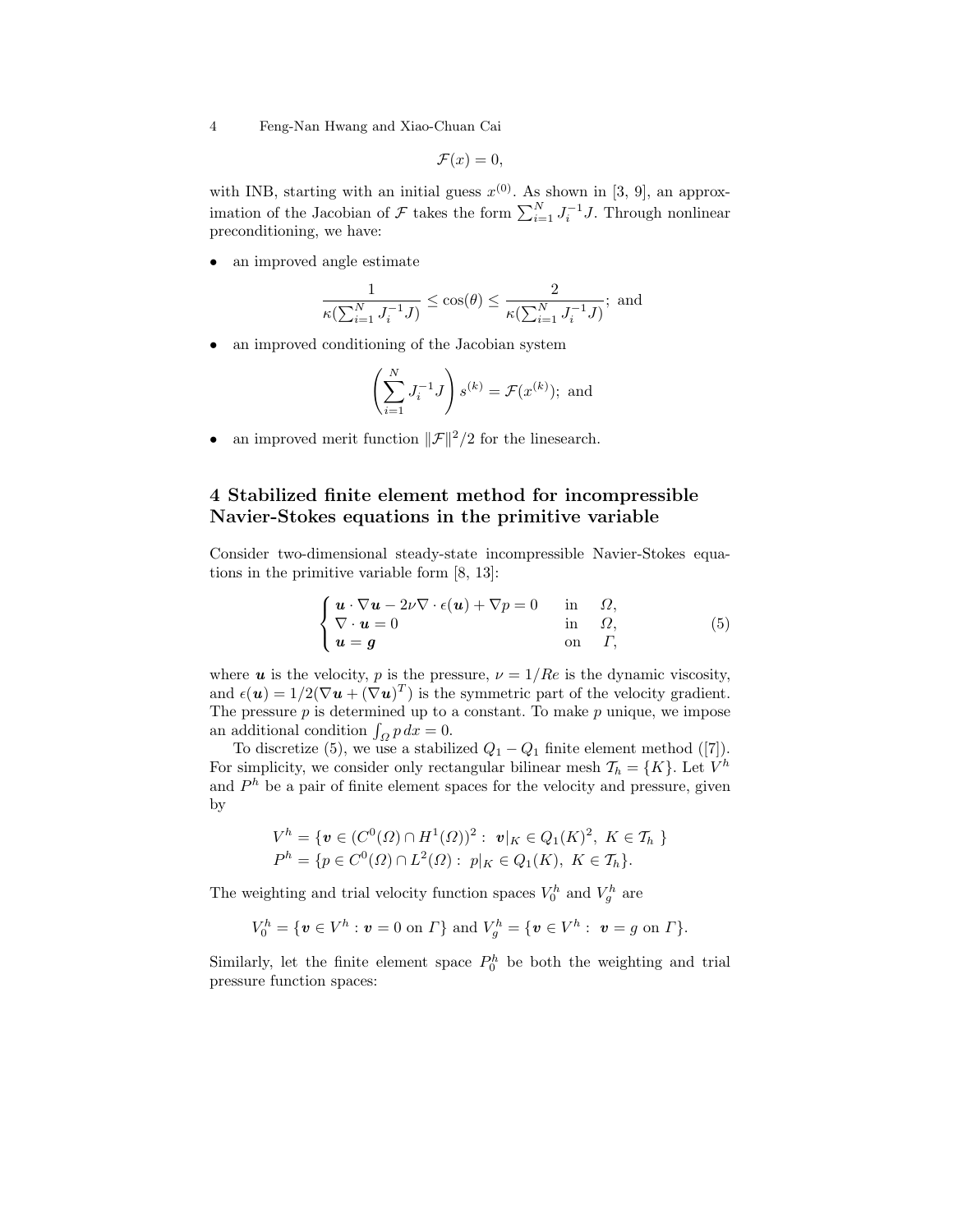Improving Robustness and Parallel Scalability of Newton 5

$$
P_0^h = \left\{ p \in P^h : \int_{\Omega} p \, dx = 0 \right\}.
$$

Following [7], the stabilized finite element method for steady-state incompressible Navier-Stokes equations reads: Find  $u^h \in V_g^h$  and  $p^h \in P_0^h$ , such that

$$
B\left(\mathbf{u}^{h}, p^{h}; \mathbf{v}, q\right) = 0 \qquad \qquad \forall (\mathbf{v}, q) \in V_0^h \times P_0^h \qquad (6)
$$

with

$$
B(\mathbf{u},p;\mathbf{v},q) = ((\nabla \mathbf{u}) \cdot \mathbf{u}, \mathbf{v}) + (2\nu\epsilon(\mathbf{u}), \epsilon(\mathbf{v})) - (\nabla \cdot \mathbf{v}, p) - (\nabla \cdot \mathbf{u}, q) + \sum_{K \in \mathcal{T}_h} ((\nabla \mathbf{u}) \cdot \mathbf{u} + \nabla p, \tau((\nabla \mathbf{v}) \cdot \mathbf{v} - \nabla q))_K + (\nabla \cdot \mathbf{u}, \delta \nabla \cdot \mathbf{v})
$$

We use the stability parameters  $\delta$  and  $\tau$  suggested in [7]. The stabilized finite element formulation (6) can be written as a nonlinear algebraic system

$$
F(x) = 0,\t\t(7)
$$

which is often large, sparse, and highly nonlinear when the value of Reynolds number is large. A vector x corresponds to the nodal values of  $u^h = (u_1^h, u_2^h)$ and  $p^h$  in (6). Now, we define the subdomain velocity space as

$$
V_i^h = \left\{ v^h \in V^h \cap \left( H^1(\varOmega_i') \right)^2 : v^h = 0 \text{ on } \partial \varOmega_i' \right\}
$$

and the subdomain pressure space as

$$
P_i^h = \left\{ p^h \in P^h \cap L^2(\Omega_i') : p^h = 0 \text{ on } \partial \Omega_i' \backslash \Gamma \right\}.
$$

Using these subspaces we can define subspace nonlinear problems as in (3). Note that, implicitly defined in the subspaces  $V_i^h$  and  $P_i^h$ , we impose Dirichlet conditions according to the original equations (5) on the physical boundaries, and on artificial boundaries, we assume both  $u = 0$  and  $p = 0$ . This is similar to the conditions used in [11].

## 5 Experimental results

To show the convergence properties of ASPIN and its robustness with respect to high Reynolds numbers, in this section we consider a lid-driven cavity flow problem described by (5) on the unit square. We also compare the results with those obtained using a standard Newton-Krylov-Schwarz algorithm [2], which is here referred to as INB. GMRES is used for solving Jacobian systems. A zero initial guess is used for all test cases, and a constant nonlinear tolerance  $10^{-6}$ is used for ASPIN and INB. Other parameters to be studied are described briefly as follows. Two meshes of size  $64 \times 64$  and  $128 \times 128$  are considered.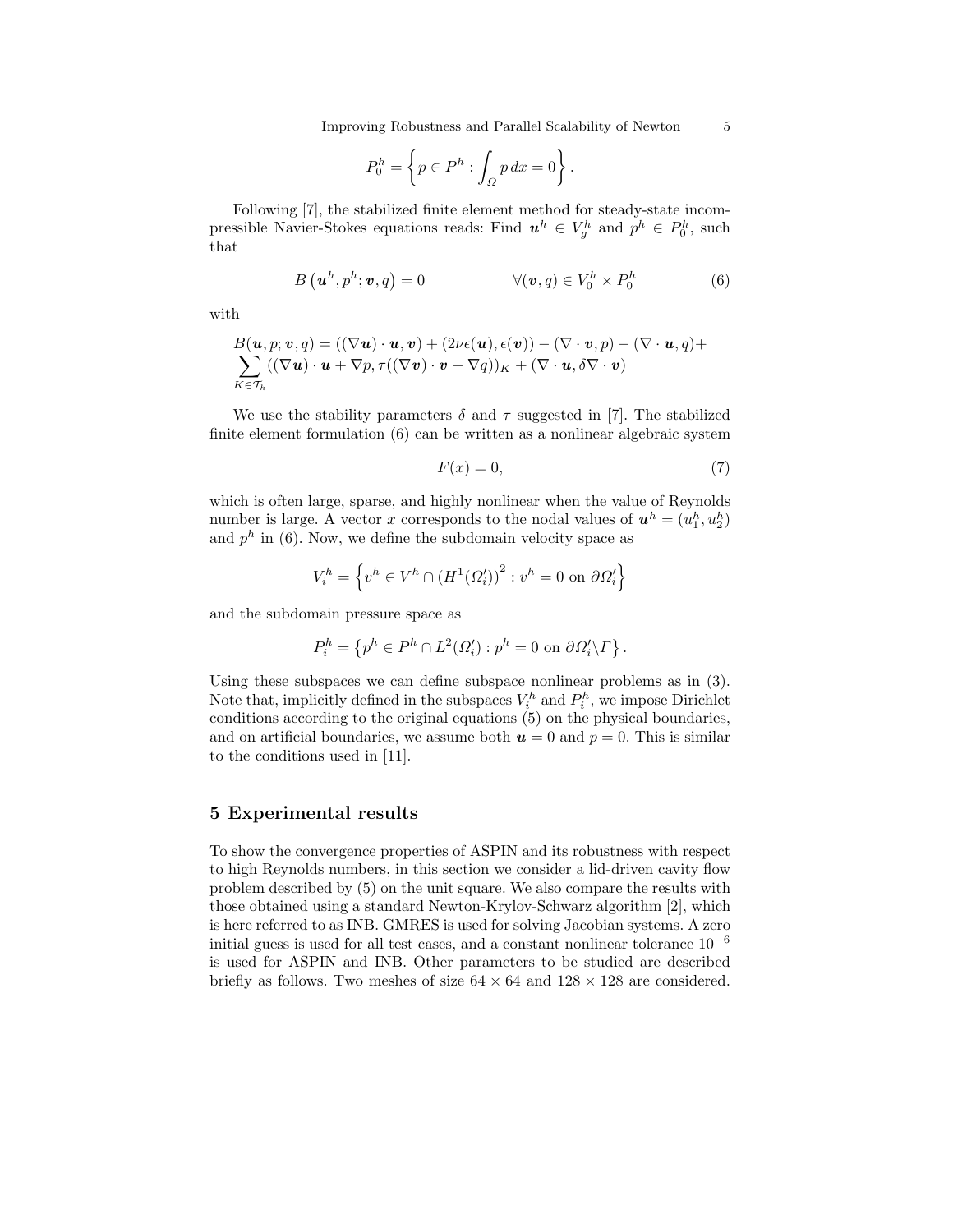#### 6 Feng-Nan Hwang and Xiao-Chuan Cai

Reynolds numbers range from  $10^3$  to  $10^4$ . The subdomains are obtained by partitioning the mesh uniformly into either a  $2\times 2$  or a  $4\times 4$  partition. The number of processors is the same as the number of subdomains. Our parallel software is developed using PETSc of Argonne National Laboratory [1]. More implementation details and numerical results are available in [9].

Figure 1 compares the nonlinear residual history of ASPIN with those of INB with three different choices of forcing terms as described in Section 2. Ten tests are run for Reynolds numbers ranging from  $10^3$  to  $10^4$ , with an increment of  $10^3$ . All results are obtained by on a  $128\times128$  mesh using  $16(=4\times4)$  processors. We see that nonlinear residuals of INB with all choices of forcing terms behave similarly. Except for a few cases with low Reynolds numbers, INB nonlinear residuals stagnate around  $10^{-3}$  without any progress after about the first 15 iterations. Different choices of forcing terms do not help much. On the other hand, ASPIN converges for the whole range of Reynolds numbers. Furthermore, ASPIN preserves the local quadratic convergence of Newton when the intermediate solution is near the desired solution.

To understand the robustness of ASPIN and INB, we next compare the minimum values of  $cos(\theta)$  for ASPIN and INB with different forcing terms in Table 1. The values marked with asterisks in the table indicate that INB fails to converge either after 150 nonlinear iterations, or the backtracking step fails. For INB, the minimum value of  $cos(\theta)$  is tiny when INB fails. This agrees well with estimate (2), since  $\kappa(J)$  is expected to be very large for this high Re. On the other hand, the minimum value of  $cos(\theta)$  for ASPIN is always away from zero and is not sensitive to the change of Re as well as the refinement of the mesh.

|                             |                     | $Re = 10^3$ $Re = 5 \times 10^3$ $Re = 10^4$ |             |  |
|-----------------------------|---------------------|----------------------------------------------|-------------|--|
| Mesh size: $64 \times 64$   |                     |                                              |             |  |
| Choice 0                    | 1.68e-03            | $8.50e-12*$                                  | $6.70e-11*$ |  |
| Choice 1                    | $4.21e-03$          | $6.22e-08*$                                  | $1.09e-04*$ |  |
| Choice 2                    | $4.80e-03$          | $4.91e-05*$                                  | 1.54e-04    |  |
| <b>ASPIN</b>                | 7.37e-03            | 1.74e-03                                     | $1.82e-03$  |  |
| Mesh size: $128 \times 128$ |                     |                                              |             |  |
|                             | Choice $0 8.65e-04$ | $1.97e-07*$                                  | $3.31e-07*$ |  |
| Choice 1                    | 3.78e-03            | $3.30e-05*$                                  | $1.82e-08*$ |  |
| Choice 2                    | $3.33e-03$          | $1.20e-04*$                                  | $9.27e-05*$ |  |
| <b>ASPIN</b>                | 2.98e-03            | 2.94e-03                                     | $3.90e-03$  |  |

Table 1. Comparison of the minimum values of  $cos(\theta)$  for ASPIN and INB.

Scalability is an important issue in parallel computing and the issue becomes significant when we solve large scale problems with many processors. Table 2 shows that the number of ASPIN iterations does not change much, while the average number of GMRES iterations increases when the number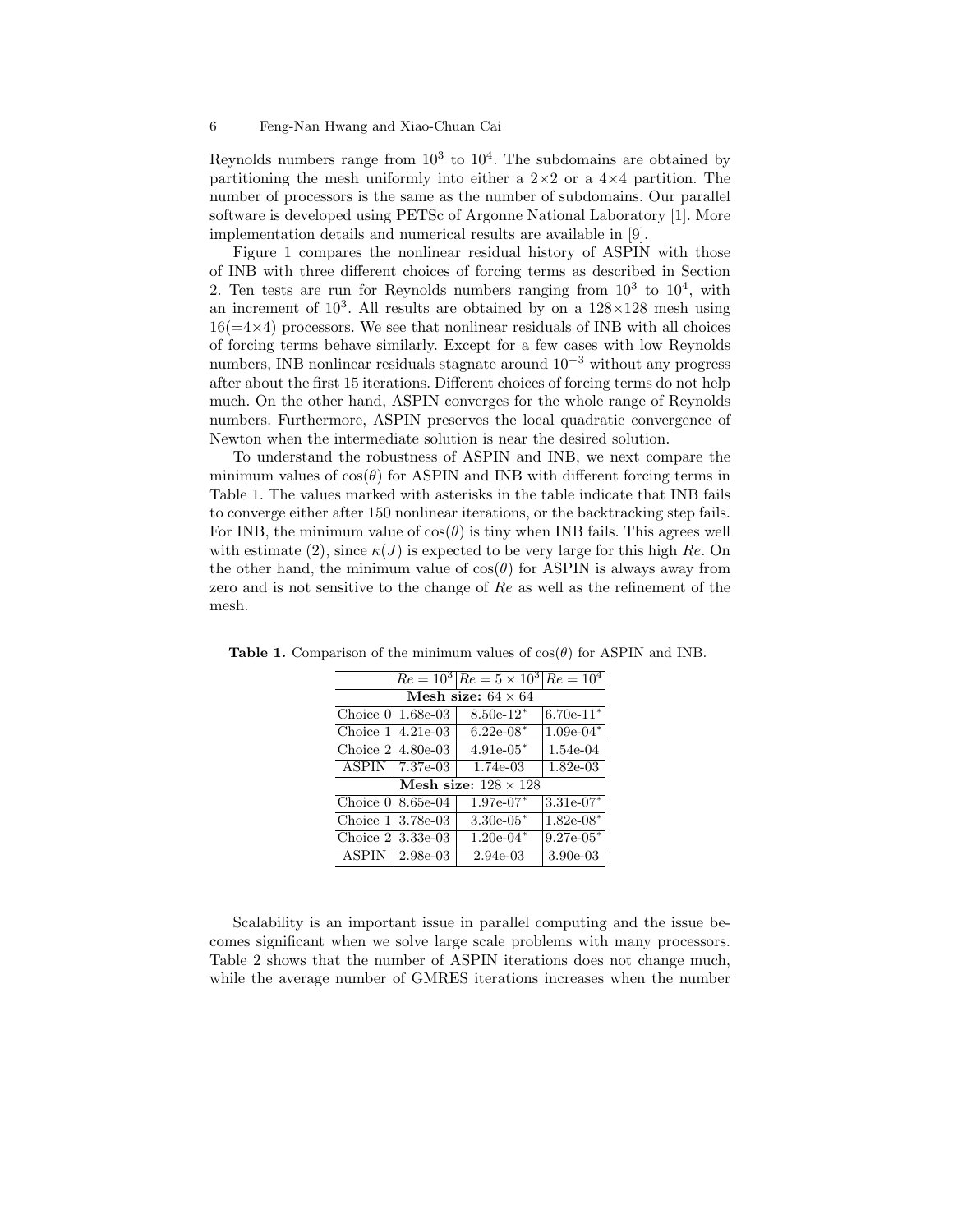

Fig. 1. Nonlinear residual curves of ASPIN and INB with three different forcing terms. Re ranges from  $10^3$  to  $10^4$ .

of processors increases from 4 to 16 on a fixed  $128{\times}128$  mesh. The increase of GMRES iteration numbers is not unexpected since we do not have a coarse space in the preconditioner. The number of GMRES iterations can be kept near a constant if a multilevel ASPIN is used [4, 12].

Table 2. Varying the number of processors and the Reynolds number on a  $128\times128$ mesh.

| np                |                                 | $Re = 10^3$ $Re = 5 \times 10^3$ $Re = 10^4$ |     |  |
|-------------------|---------------------------------|----------------------------------------------|-----|--|
|                   | <b>ASPIN</b> iterations         |                                              |     |  |
| $2 \times 2 = 4$  | 11                              | 13                                           | 19  |  |
| $4 \times 4 = 16$ | 14                              | 13                                           | 20  |  |
|                   | <b>Average GMRES</b> iterations |                                              |     |  |
| $2 \times 2 = 4$  | 67                              | 71                                           | 74  |  |
| $4 \times 4 = 16$ | 128                             | 132                                          | 140 |  |